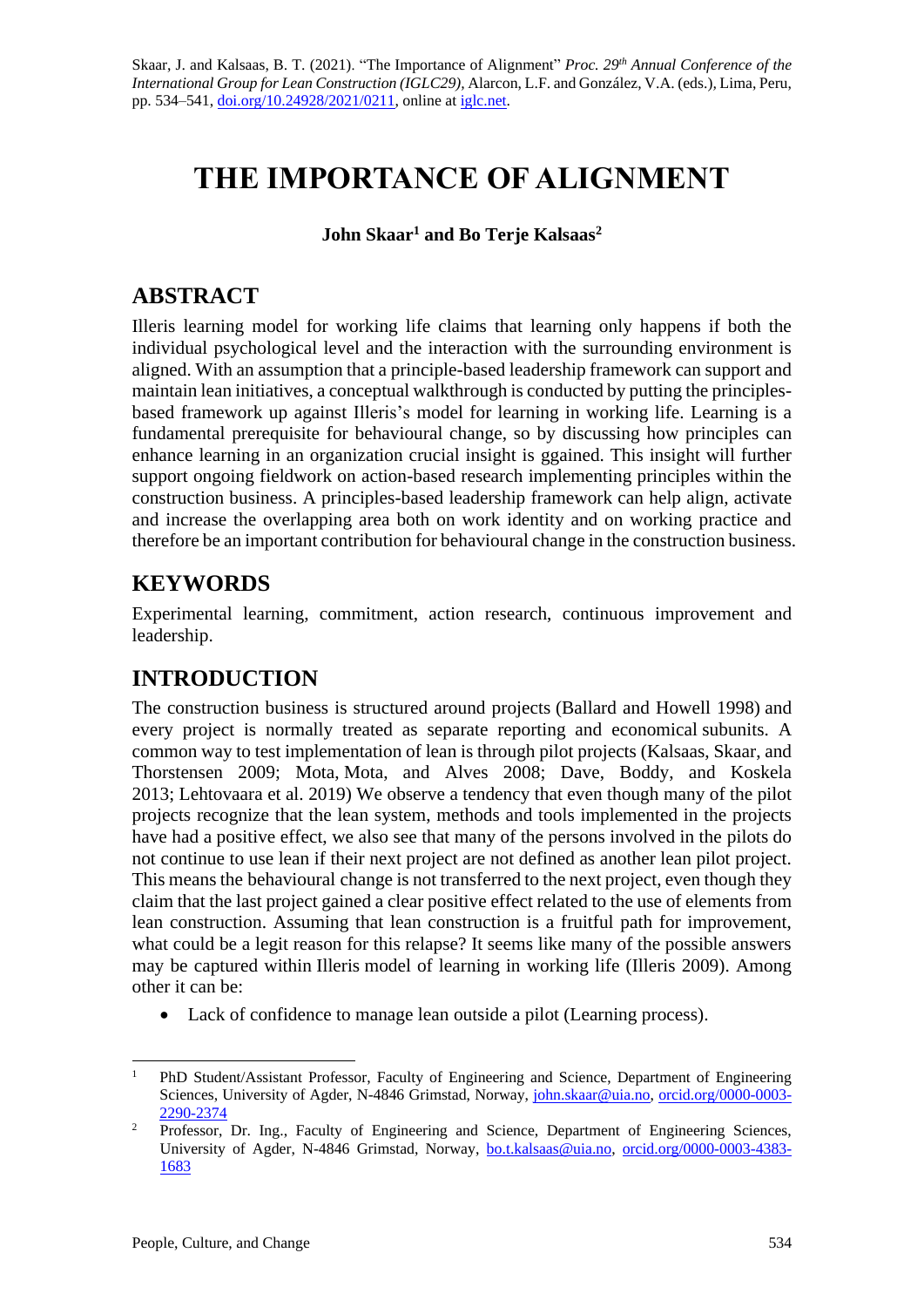- Individually difficult to change behaviour after limited experience (Learning process).
- Projects specifications and/or conditions becomes barriers for new thinking and methods (Technical-organisational environment).
- The business culture does not make ground for new learning (Socio-cultural environment).

Many academic writings draw on the importance of learning as a foundation for behavioural change. Illeris model for learning in working life (Illeris [2004b\)](https://paperpile.com/c/dkXo2D/s5s0w) considers both how the work identity and the working practice becomes preconditions for learning. Kalsaas (2012) apply Illeris learning model to conceive the Last Planner System style of planning to understand how processes of learning take place.

This paper is a part of a Phd research project exploring the form and effects of a principle centered leadership framework for supporting and maintaining lean construction initiatives in the construction business. Acknowledging the importance of learning as a foundation for creating and sustaining behavioural change we analyse how principle based leadership can affect the learning ability of individuals.

# **METHOD AND APPROACH**

This paper uses theoretical conceptualization as the main method. We apply learning theory towards a principle-based leadership framework [\(Stephen R. Covey 2009; Skaar](https://paperpile.com/c/dkXo2D/HaTUh+2yfXH)  [2019\)](https://paperpile.com/c/dkXo2D/HaTUh+2yfXH) to analyse where principles spur or discourage learning. A previous and ongoing fieldwork supports the conceptualization, conducted in one Phd project and several master and bachelor studies done with experimental based methodology. The studies test the use of principles in different contexts and using the principles directly or connected to a strategic/tactical discussion either within a lean house [\(Liker 2003\),](https://paperpile.com/c/dkXo2D/2Op82) towards a purpose driven statement [\(Mackey and Sisodia 2014; Sinek 2014\)](https://paperpile.com/c/dkXo2D/DnM5n+OS73n) and/or a vision [\(Covey](https://paperpile.com/c/dkXo2D/HaTUh)  [2009\).](https://paperpile.com/c/dkXo2D/HaTUh) We are in search for actionable knowledge (Tsoukas [and Knudsen 2005; Argyris](https://paperpile.com/c/dkXo2D/sKL0V+zpwNb)  [1996\)](https://paperpile.com/c/dkXo2D/sKL0V+zpwNb) so the principles are tested within a contractors environment on project level [\(Skaar 2019\),](https://paperpile.com/c/dkXo2D/2yfXH) in production [\(Bøe and Meland 2019\),](https://paperpile.com/c/dkXo2D/1epyQ) in procurement, in design phase, in early conceptual phase and on department level (Grøtvedt and Haddeland 2020). The research is starting "bottom-up" with ambitions to expand to project owner and top management level.

# **THEORY**

### **A PRINCIPLE BASED FRAMEWORK**

Principles formed prescriptive and with a guiding ability can be interpreted by the individual and spur action adapted to the contextual setting [\(Skaar et al. 2020\).](https://paperpile.com/c/dkXo2D/4cOOH) The use of purpose driven principles are even announced to be the next paradigm shift in leadership capabilities by some authors (Mukherjee 1995; [S. R. Covey 2001\),](https://paperpile.com/c/dkXo2D/yDN0K+HaTUh) even though principle based leadership already has a long history especially within the military [\(Roberts 2018;](https://paperpile.com/c/dkXo2D/z06n7+Ym1pq) Szypszak 2016) and later also business [\(Rodrigues 2001\).](https://paperpile.com/c/dkXo2D/Ya8we)

Principles act as guides to fulfil the concept they represent. For a company or organization, the main purpose of the business could be explicitly expressed, and it is often done through a purpose, mission and or a vision statement (Arbulu and Zabelle 2006; [S. R. Covey 2001; Wallace, Richard, and Jr 1996;](https://paperpile.com/c/dkXo2D/HaTUh+63TSo+gRkdD+2yfXH)  [Musa, Pasquire, and Hurst 2016; Skaar 2019\)](https://paperpile.com/c/dkXo2D/HaTUh+63TSo+gRkdD+2yfXH)[\(Arbulu](https://paperpile.com/c/dkXo2D/Z7AC9) and Zabelle 2006). If a company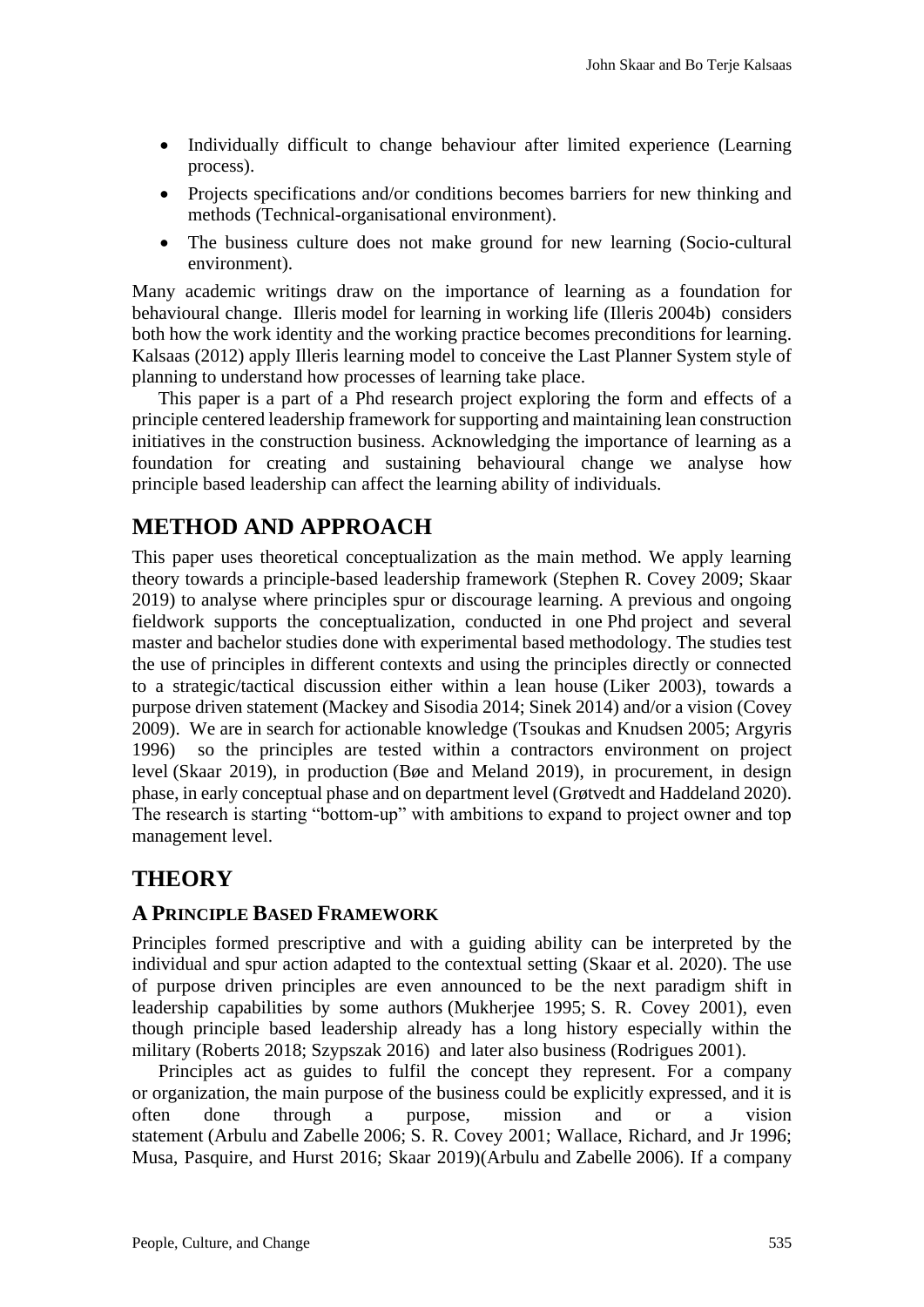forms explicit principles to support their purpose, they should guide so that if employees act upon the principles with the company's purpose and values in mind it should be in an attempt to advance in alignment with the purpose, the "true north" [\(S. R. Covey 2001\).](https://paperpile.com/c/dkXo2D/7L6Yp)

Stephen Covey [\(S. R. Covey 2001\)](https://paperpile.com/c/dkXo2D/7L6Yp) represents a concept where the overall vision and mission statement should be made specific both on the organizational, leadership, interpersonal and individual level.

### **ILLERIS MODEL FOR WORK LIFE**

The model captures the interaction of both the individual aspect of learning and the learning environment. It is a model that combines both work practice and work identity into an overlapping model. The model shows how working practice is filtered through the learners work identity before it is processed to learning [\(Illeris](https://paperpile.com/c/dkXo2D/43BcQ) 2009). The model illustrated in Figure 1shows an area where work identity and work practice overlap, in this area the potential for learning is at its largest. The model moreover conceives the impact from the structure made up of the technical organizational and socio-cultural learning environment on work practice and the impact from cognitive learning and psychodynamic om work identity (Figure 1). The dimension on individual level addressing individual's history and background is not emphasised in the following, which is also the case for the societal dimension regarding the organizational context.

### **DISCUSSION ON WORK IDENTITY IN A PRINCIPLE BASED FRAMEWORK**

#### **COGNITIVE LEARNING**

The arrow between learning content and dynamic (se figure 1), refers to how an individual psychologically acquires learning. Where the dynamic side considers the individual's motivation and emotions, the learning content considers the individual's knowledge and skills. Our ongoing testing of principles show that the framework is not intuitive. The use of principles must be explained, and a purpose, vision and mission seem to have different motivational effects from individual to individual. Our observations indicate that due to the principles often logical and common sense-based character, they can easily be agreed upon, it is though harder to get everybody motivated for daily use. A crucial point in understanding the use of the principles is that they should challenge the status quo continuously, "never accept status quo" is an important principle in itself [\(Macomber and](https://paperpile.com/c/dkXo2D/fPRpS)  [Davey 2018\).](https://paperpile.com/c/dkXo2D/fPRpS) So, by thinking of implementation areas and experience with the use of principles a mindset can be built, and knowledge can be gained from the learnings made. Knowledge might in the long run be defined as wisdom, a higher-order tacit knowledge. [\(Nonaka and Takeuchi 2019\)](https://paperpile.com/c/dkXo2D/sB4RE)

Knowledge and skills are part of the competence, and the use of principles should be built alongside the trade specific knowledge needed in the work situation. Competence combined with character and integrity forms the prerequisite of empowerment (Covey 2001).

#### **EMOTIONS AND MOTIVATION**

Learning is important for behavioural change (Zanone [and Kelso 1992; Lim](https://paperpile.com/c/dkXo2D/KLcPz+AhqJN)  and [Yazdanifard](https://paperpile.com/c/dkXo2D/KLcPz+AhqJN) 2014). Both knowledge, skills and motivation are important factors for behavioural change among employees. Since the topic in this paper is a leadership framework the motivation for the employees should be spurred and supported by the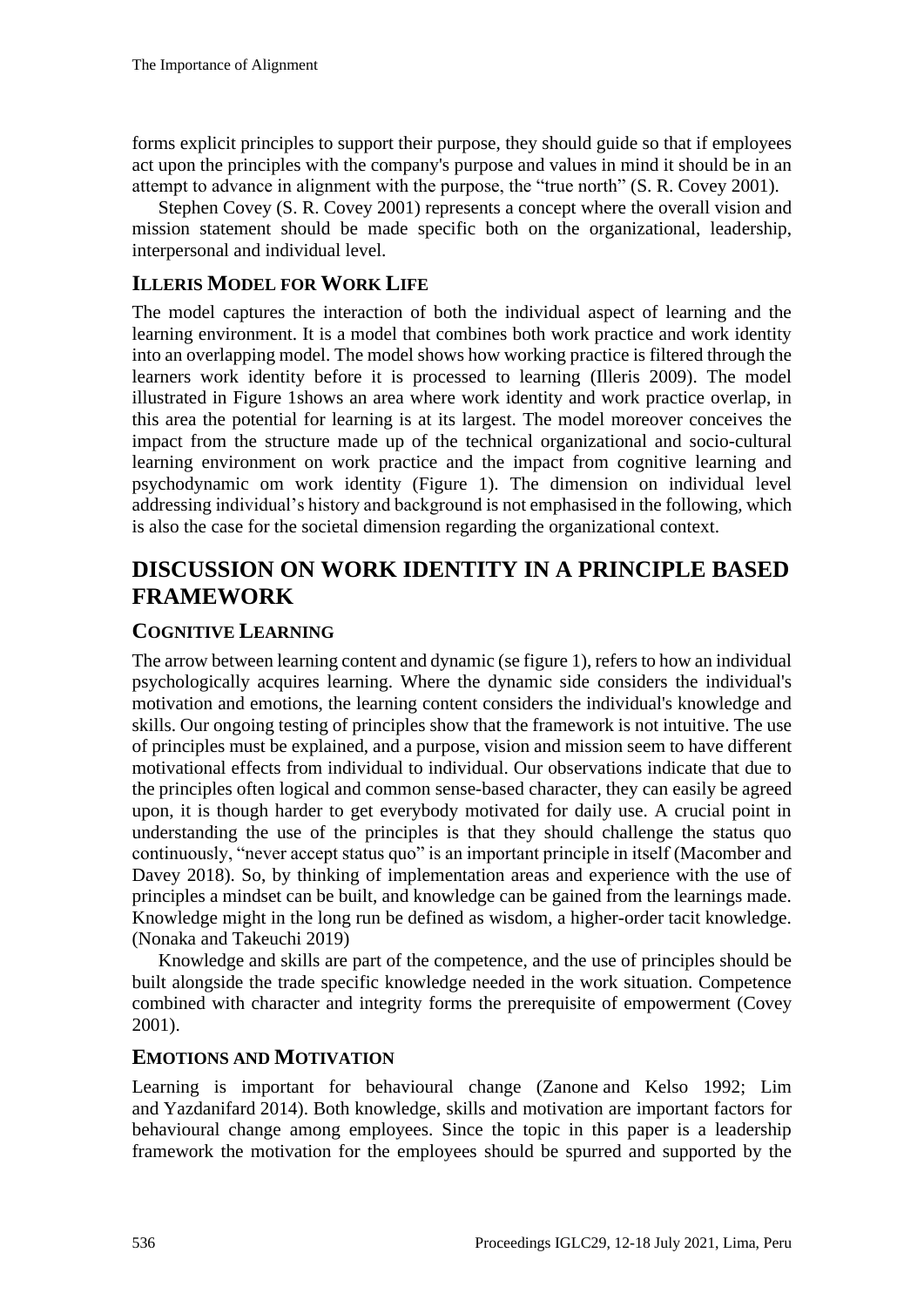framework. Research indicates a positive relation between empowerment and motivation [\(Drake, Wong, and Salter 2007\),](https://paperpile.com/c/dkXo2D/EzpAw) so a principle cantered leadership framework should seek empowerment as part of the vision [\(S. R. Covey 2001\).](https://paperpile.com/c/dkXo2D/7L6Yp) Empowerment needs commitment from the employee, and commitment and motivation reach a higher level of intrinsic motivation versus extrinsic motivation [\(Johnson, Chang, and Yang 2010\).](https://paperpile.com/c/dkXo2D/jtzs) An individual and personal commitment to the purpose, might be important for many individuals to create the right alignment. Covey [\(2001\)](https://paperpile.com/c/dkXo2D/7L6Yp) suggest that mission and vision statements are made on a personal level also in organizations to have a more dedicated personal compass in everyday tasks. Personal vision and mission statements have been tested in different workshops and feedback from this shows an immediate positive reaction, but the long-term effect has not been tested yet.

# **DISCUSSION ON WORK PRACTICE IN A PRINCIPLE BASED FRAMEWORK**

#### **THE TECHNICAL-ORGANIZATIONAL LEARNING ENVIRONMENT**

A principle centred leadership framework will directly be a part of the organizational environment when implemented. But here an important definition occurs, because lean principles are often interpreted as "common sense" and can easily be interpreted as something that is already a part of the working practice.

The line between what is and what is not a part of the technical-organizational learning environment is not easy to define and should therefore be explicitly stated as an important part of the business framework to remove doubt. Our observations indicate that leaders get results when they ask for answers from principles but if they don`t ask, the frequency of initiatives drops very fast [\(Skaar 2019\).](https://paperpile.com/c/dkXo2D/2yfXH) These observations are made on project level in an organization, where the project as an organization is not familiar with extensive use of principle based leadership. In these contexts, defined and written principles have been used in order to legitimize and make them a part of a periodic routine to trigger the use of them [\(Bøe and Meland 2019\).](https://paperpile.com/c/dkXo2D/1epyQ) Some of the master and bachelor thesis connected to this research also use a "lean house" as a place or symbol in order to build a common understanding of the meaning of purpose and the principles that support it [\(Grøtvedt and](https://paperpile.com/c/dkXo2D/yeONp)  [Haddeland 2020\).](https://paperpile.com/c/dkXo2D/yeONp) The research indicates that the principle centred framework must be an undisputed part of the projects and/or organization's structure in order to take out a higher potential at least in the implementation phase of the framework. A clear purpose behind the principles will give an aligned understanding towards a "true north" [\(Covey 2001\).](https://paperpile.com/c/dkXo2D/7L6Yp)

### **THE SOCIO-CULTURAL LEARNING ENVIRONMENT**

"Culture eats strategy for breakfast" is a phrase attributed to Peter Drucker (Ellender 2016) that becomes a metaphor for how important culture is for strategic deployment and improvements programs in an organization. Illeris also emphasizes the socio-cultural aspect of learning. Even though the construction business can be interpreted as a cultural community, every project can also be interpreted as its own standalone community. To answer the overall challenge to make lean construction a consistent way of working the improvement and learning must be brought from one project to the next. A continuous improvement culture is necessary for making this happen. The construction industry is project based so investments done cross projects in the construction business is relatively low. Every project is therefore expected to deliver, and interviews indicate that the project management fear a potential "loss project" more than they feel motivated to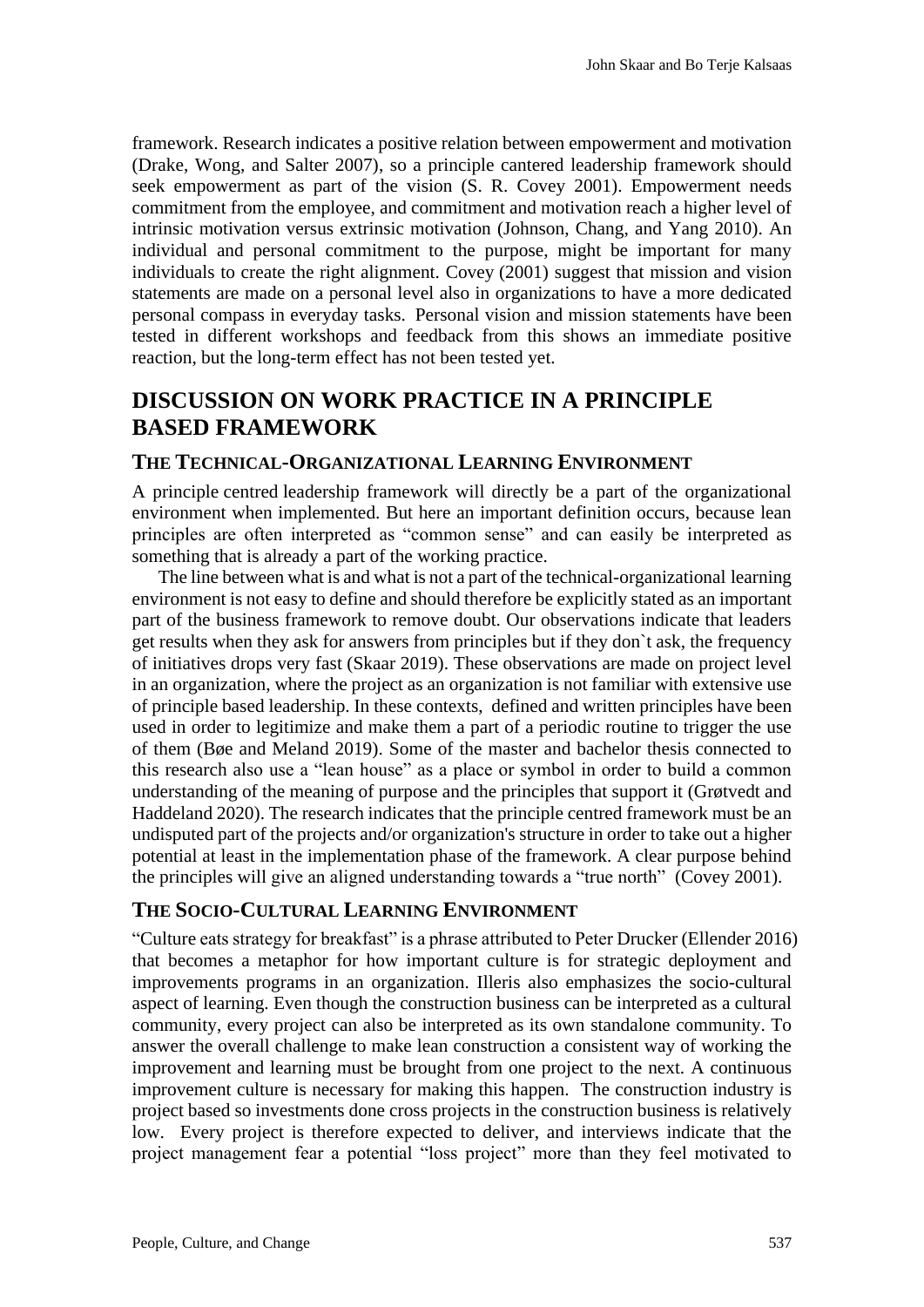increase margins in the project, this might reduce effort to innovate in the culture. To create a culture that foster improvement rather than fear of losing is important for a principle based framework.



Figure 1: Workplace learning (Adapted and translated from Illeris (2009)). The grey text is added to the original model as contributions towards a principle - based leadership framework.

# **REFLECTIONS ON PRACTICAL APPLICATIONS**

### **START WITH WHY**

By working with all conditions in the Illeris model, the purpose, leadership ownership, employee's motivation and skills gets attention. But how can this be translated and affect the project level? In a project you have stakeholders with a variety of motivation, the owner, contractor, subcontractors, architect, and consultants all have their own opinion and motivation. Using the principle "Start with the end in mind" [\(Macomber and Davey](https://paperpile.com/c/dkXo2D/fPRpS)  [2018\)](https://paperpile.com/c/dkXo2D/fPRpS) the common purpose might be considered as the first piece of the puzzle. Start with "Why" (Sinek 2014) is a way to find a common purpose, "Why do we build this project? Every construction and gathering of people in a project team can be challenged to find a deeper meaning that can motivate the entire group across companies. Building the "best" product of its kind or creating the "best" team environment can be stretch goals for most situations. Finding principles that support these goals put are recommended (Structure). Ex. If the goal is the best team, "Build relations with everybody" can be an example of a principle the project can strive to master (Work community). The leaders must then own the principle and ask for answers (Work community), all employees can be challenged to learn colleagues across companies (Cognitive learning) and find their own ways to interact (Psychodynamics).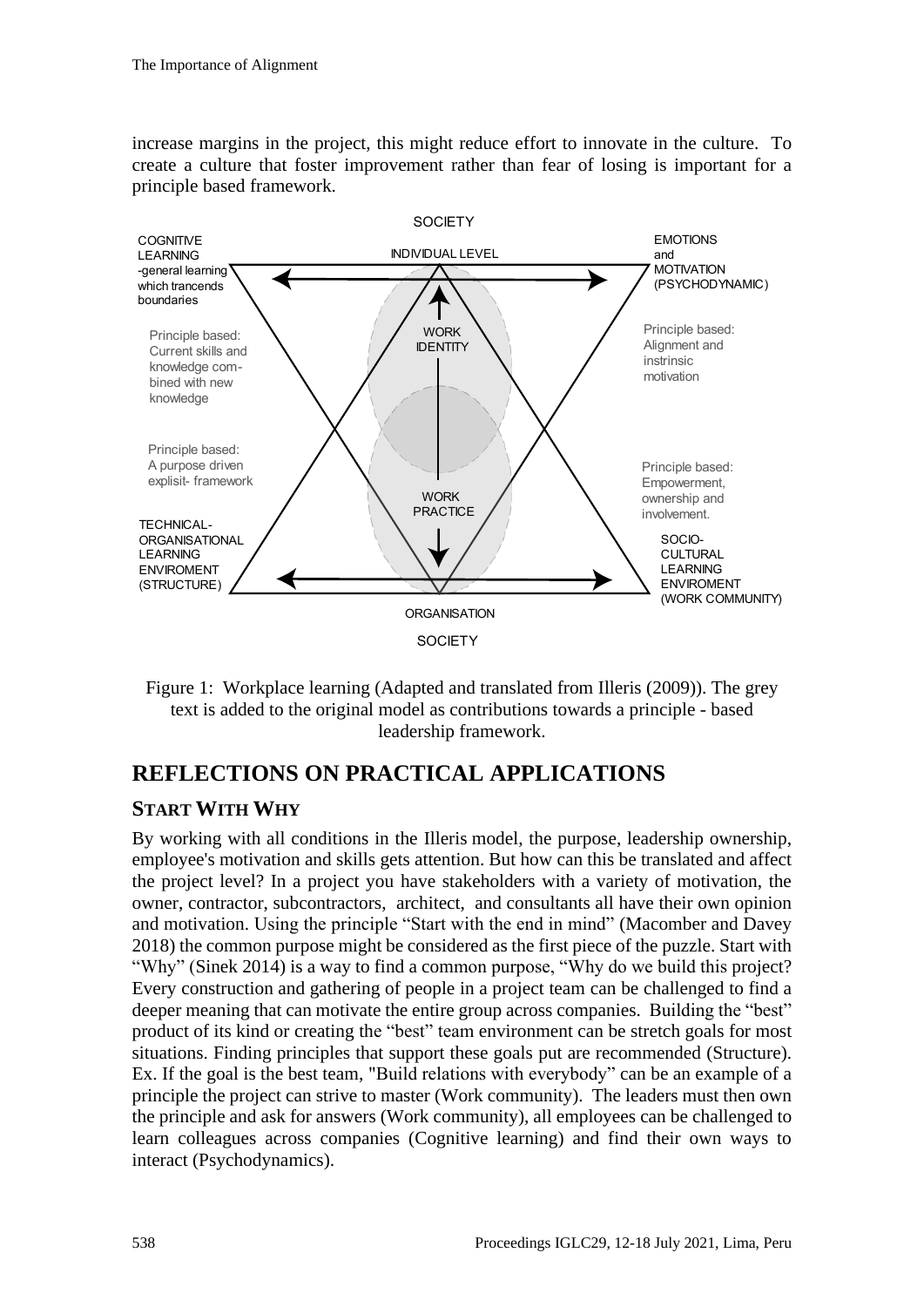#### **INTEGRATION OF INTERESTS IN THE CONSTRUCTION VALUE CHAIN**

The project can be conceived as the organization and each project will develop/emerge its specific technical organizational learning environment and socio cultural the like.

Projects with relational contract are likely to have an advantage to achieve a fruitful socio-cultural learning environment due to the impact from involvement in planning and control. On the technical organizational part relational contracts may be based on sharing risk and gain which is likely to increase trust and motivation to the best for the project. In other words, less incentives for suboptimization.

To support a holistic learning environment the project management would organize learning sessions for project staff who is new to the actual way of working (cognitive learning - Figure 1)). Learning on project level will also be stimulated by taking the time to mutual reflections and application techniques like Plan-Do-Check-Act or Kolb's learning circle.

Negative feelings by individuals in the project teams affects the learning potential (Psychodynamics - Figure 1), hench it is important for the management to have a style of leadership which apply the possessed power to correct unwanted/negative behaviour to build or to prevent trust to deteriorate [\(Sørhaug 1996\).](https://paperpile.com/c/iijFIf/0p00) A successful project will moreover make effort to pick its people to have individual match between work identity and the work practice we want to establish or have.

### **CONCLUSIONS**

The illeris model is a challenging model that contributes to a good depth in discussing the prerequisites for learning. The model challenges the different aspects of learning and thereby becomes a good model that a leadership framework can test its capabilities against. Key takeaways are the emphasis needed on alignment to purpose, training of knowledge, making the framework explicit so it can support a culture of empowerment and involvement. Most of all the Illeris model learns that all of these learning points are dependent on each other, so in order to implement a principle centered leadership framework all aspects of the model have to be taken into account.

### **REFERENCES**

- [Arbulu, Roberto, and Todd Zabelle. \(2006\). "Implementing Lean in Construction: How](http://paperpile.com/b/iijFIf/ovcXz)  [to Succeed." In 14th Annual Conference of the International Group for Lean](http://paperpile.com/b/iijFIf/ovcXz)  [Construction, 553–65. Santiago, Chile.](http://paperpile.com/b/iijFIf/ovcXz)
- [Argyris, Chris. 1996. "Actionable Knowledge: Design Causality in the Service of](http://paperpile.com/b/iijFIf/qH5Mg)  [Consequential Theory." The Journal of Applied Behavioral Science.](http://paperpile.com/b/iijFIf/qH5Mg)

Ballard, Glenn, [and Greg Howell. \(1998\). What Kind of Production Is Construction?](http://paperpile.com/b/iijFIf/lZXz7)

- Bøe, Marie, and Lene Meland. (2019). "Aktiv implementering av operasjonelle Lean prinsipper blant prosjektdeltakere på byggeplass: En kvalitativ casestudie." Universitetet i Agder ; University of Agder.
- Covey, Stephen [R. \(2001\). Principle Centered Leadership. Provo, UT: Covey Leadership](http://paperpile.com/b/iijFIf/ENAgZ)  [Center.](http://paperpile.com/b/iijFIf/ENAgZ)
- [Covey, Stephen R. \(2009\). Principle-Centered Leadership. Rosetta Books.](http://paperpile.com/b/iijFIf/m5Yaf)
- Dave, Bhargav, Stefan Boddy, and Lauri Koskela. (2013). "Challenges and Opportunities in Implementing Lean and BIM on a Infrastructure Project." In 21th Annual Conference of the International Group for Lean Construction, edited by Carlos Torres Formoso and Patricia Tzortzopoulos, 741–50. Fortaleza, Brazil.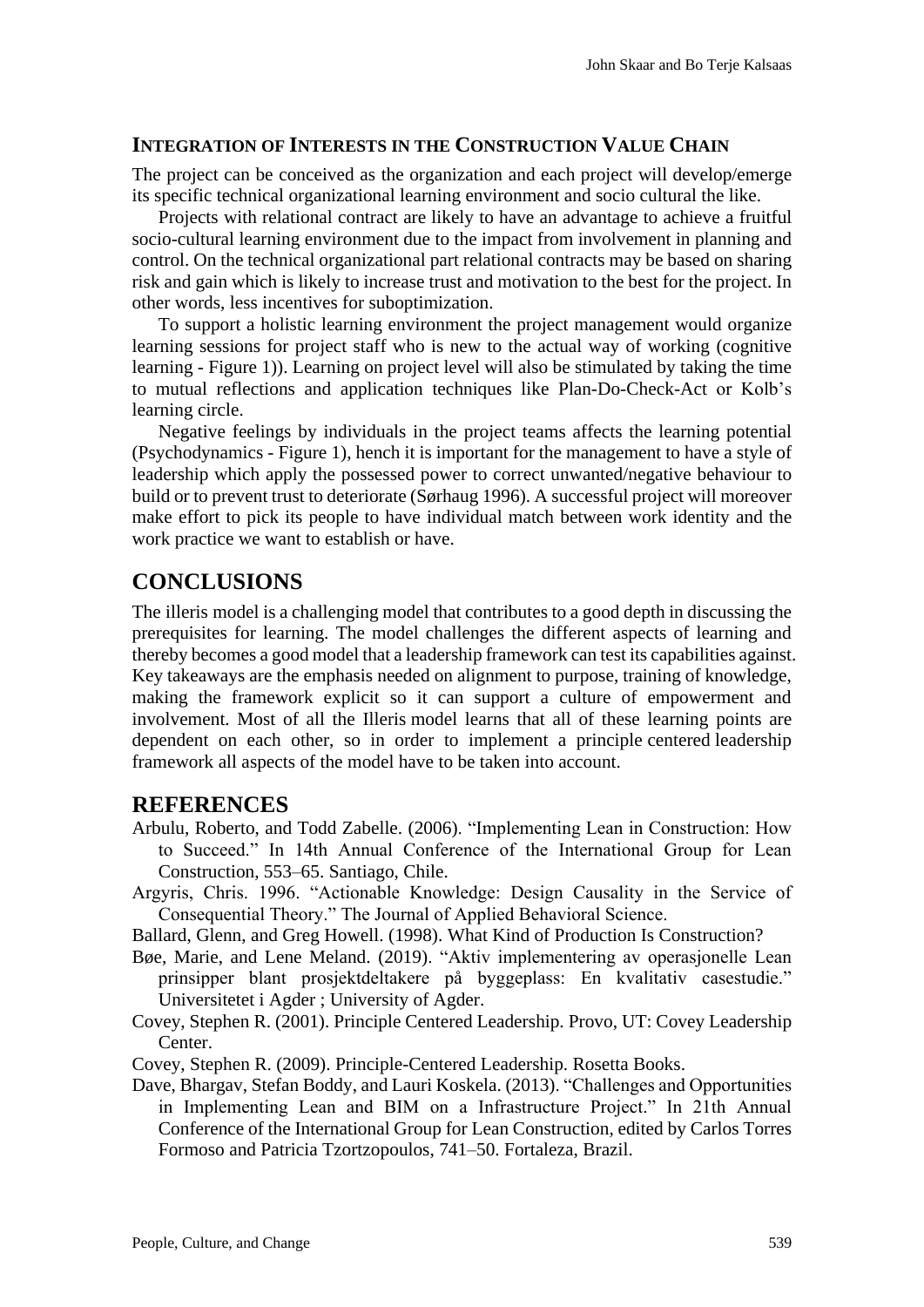- [Drake, Andrea R., Jeffrey Wong, and Stephen B. Salter. \(2007\). "Empowerment,](http://paperpile.com/b/iijFIf/lv1ni)  [Motivation, and Performance: Examining the Impact of Feedback and Incentives on](http://paperpile.com/b/iijFIf/lv1ni)  [Nonmanagement Employees." Behavioral Research in Accounting 19 \(1\): 71–89.](http://paperpile.com/b/iijFIf/lv1ni)
- [Ellender, Peter. \(2016\). "Culture-the Ultimate Differentiator... and Path to Delivering](http://paperpile.com/b/iijFIf/KLZpR)  [Strategic Outcomes." Proctor, The 36 \(1\): 58–60.](http://paperpile.com/b/iijFIf/KLZpR)
- Grøtvedt, Anders, and Silje Haddeland. (2020). "Representere Lean Tenkning Gjennom Bruken Av Prinsipper: En Aksjonsstudie Av Lean Prinsipper På Avdelingsnivå I Veidekke." University of Agder.
- [Illeris, Knud. \(2004b\). "A Model for Learning in Working Life." Journal of Workplace](http://paperpile.com/b/iijFIf/6Lf1a)  [Learning.](http://paperpile.com/b/iijFIf/6Lf1a) [16 \(8\): 431–41.](http://paperpile.com/b/iijFIf/Gvs4z)
- Illeris, Knud. (2009). Læring i arbeidslivet. Denmark: Learning Lab Denmark, Roskilde Universitetsforlag.
- [Johnson, Russell E., Chu-Hsiang \(daisy\) Chang, and Liu-Qin Yang. \(2010\).](http://paperpile.com/b/iijFIf/LuFRG)  ["Commitment and Motivation at Work: The Relevance of Employee Identity and](http://paperpile.com/b/iijFIf/LuFRG)  [Regulatory Focus." AMRO 35 \(2\): 226–45.](http://paperpile.com/b/iijFIf/LuFRG)
- Kalsaas, Bo Terje (2012). The Last Planner System Style of Planning: Its Basis in Learning Theory, Journal of Engineering, Project, and Production Management, 2012, 2(2), 88-100.
- Kalsaas, Bo Terje, John Skaar, and Rein Terje Thorstensen. (2009). "Implementation of Last Planner in a Medium-Sized Construction Site." In 17th Annual Conference of the International Group for Lean Construction, edited by Ype Cuperus and Ercilia Hitomi Hirota, 15–30. Taipei, Taiwan.
- Lehtovaara, Joonas, Iina Mustonen, Petteri Peuronen, Olli Seppänen, and Antti Peltokorpi. (2019). "Implementing Takt Planning and Takt Control Into Residential Construction." In Proc. 27th Annual Conference of the International Group for Lean Construction (IGLC), 417–28. Dublin, Ireland.
- Liker, Jeffrey K. (2003). The Toyota Way: 14 Management Principles From the World's Greatest Manufacturer. McGraw Hill Professional.
- [Lim, Wen Shien, and Rashad Yazdanifard. \(2014\). "A Multidimensional Review on](http://paperpile.com/b/iijFIf/qHl8p)  [Organizational Change's Perspectives, Theories, Models, and Types of Change:](http://paperpile.com/b/iijFIf/qHl8p)  [Factors Leading to Success or Failure Organizational Change." Global Perspective on](http://paperpile.com/b/iijFIf/qHl8p)  [Engineering Management 3 \(2\): 27–33.](http://paperpile.com/b/iijFIf/qHl8p)
- Mackey, John, and Rajendra Sisodia. (2014). Conscious Capitalism, With a New Preface by the Authors: Liberating the Heroic Spirit of Business. Harvard Business Review Press.
- Macomber, H. and D., Calayde (2017). The Pocket Sensei: Mastering Lean Leadership. United States, Pemi River Media.
- Macomber, Hal, and Calayde Davey. (2018). Mastering Lean Leadership: Lean Construction Institute Canada - Special Edition. CreateSpace Independent Publishing Platform.
- [Mota, Bruno Pontes, Ricardo Rola Mota, and Thais da C. L. Alves. \(2008\).](http://paperpile.com/b/iijFIf/Liymq)  ["Implementing Lean Construction Concepts in a Residential Project." In 16th Annual](http://paperpile.com/b/iijFIf/Liymq)  [Conference of the International Group for Lean Construction, edited by Patricia](http://paperpile.com/b/iijFIf/Liymq)  [Tzortzopoulos and Mike Kagioglou, 251–57. Manchester, UK.](http://paperpile.com/b/iijFIf/Liymq)
- Mukherjee, Sanjoy. (1995). "Book Reviews: Stephen R. Covey, Principle-Centred Leader Ship. London: Simon and Schuster Ltd., 1992, Pp. 326, £8.99." Journal of Human Values.